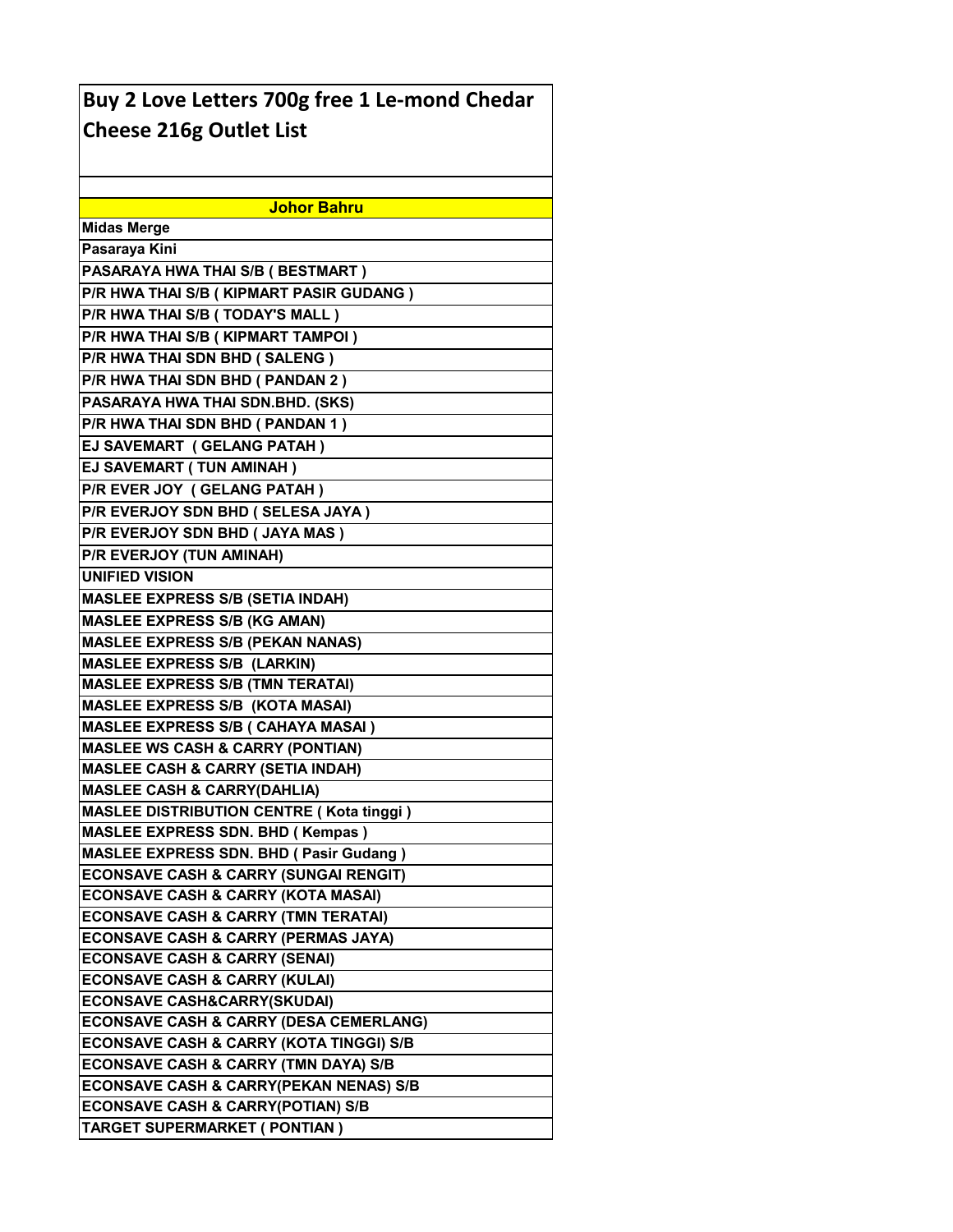| <b>TPG MIX MART</b><br>PASARAYA Q&Q<br>35 HOME MART<br>PASARAYA PASIR PUTIH<br><b>Kluang</b><br><b>AeonBig Batu Pahat</b><br><b>AeonBig Kluang</b><br><b>Pacific Batu Pahat</b><br><b>Pacific Kluang</b><br><b>Store Rugayah</b><br>Store Zabedah<br><b>Econsave Kluang</b><br><b>Econsave Simpang Renggam</b><br><b>Econsave Yong Peng</b><br><b>Tunas Manja Mersing</b><br>Tunas Manja Kuala Rompin<br>Tunas Manja Tanjung Gemok<br>Target Supermarket Sri Kluang<br><b>Target Supermarket Kluang</b><br><b>Target Supermarket Simpang Renggam</b><br>Target Supermarket Batu Pahat<br>Target Supermarket Parit Raja<br><b>Target Supermarket Benut</b><br><b>Target Supermarket Ayer Hitam</b><br><b>Excowell Corporation</b><br><b>Melaka</b><br>PASARAYA HWA THAI SDN. BHD. SEGAMAT<br>MYDIN MOHAMED HOLDINGS BHD SENTRAL<br><b>MYDIN MELAKA BAZAAR SDN BHD</b><br><b>MYDIN MOHAMED HOLDINGS BHD PULAU SEBANG</b><br><b>MYDIN MOHAMED HOLDINGS BHD JASIN</b><br><b>AEON BANDARAYA MELAKA</b><br><b>AEON AYER KEROH</b><br><b>TESCO MELAKA</b><br>TESCO CHENG<br>NIRWANA MAJU (YAYASAN)<br>TF VALUE MART GEMAS<br>TF VALUE MART TANGKAK<br><b>Seremban</b><br><b>MYDIN MOHAMED HOLDINGS BHD SW</b> | J.B Yap                                    |
|--------------------------------------------------------------------------------------------------------------------------------------------------------------------------------------------------------------------------------------------------------------------------------------------------------------------------------------------------------------------------------------------------------------------------------------------------------------------------------------------------------------------------------------------------------------------------------------------------------------------------------------------------------------------------------------------------------------------------------------------------------------------------------------------------------------------------------------------------------------------------------------------------------------------------------------------------------------------------------------------------------------------------------------------------------------------------------------------------------------------------------------------------------------------------------------------------------|--------------------------------------------|
|                                                                                                                                                                                                                                                                                                                                                                                                                                                                                                                                                                                                                                                                                                                                                                                                                                                                                                                                                                                                                                                                                                                                                                                                        |                                            |
|                                                                                                                                                                                                                                                                                                                                                                                                                                                                                                                                                                                                                                                                                                                                                                                                                                                                                                                                                                                                                                                                                                                                                                                                        |                                            |
|                                                                                                                                                                                                                                                                                                                                                                                                                                                                                                                                                                                                                                                                                                                                                                                                                                                                                                                                                                                                                                                                                                                                                                                                        |                                            |
|                                                                                                                                                                                                                                                                                                                                                                                                                                                                                                                                                                                                                                                                                                                                                                                                                                                                                                                                                                                                                                                                                                                                                                                                        |                                            |
|                                                                                                                                                                                                                                                                                                                                                                                                                                                                                                                                                                                                                                                                                                                                                                                                                                                                                                                                                                                                                                                                                                                                                                                                        |                                            |
|                                                                                                                                                                                                                                                                                                                                                                                                                                                                                                                                                                                                                                                                                                                                                                                                                                                                                                                                                                                                                                                                                                                                                                                                        |                                            |
|                                                                                                                                                                                                                                                                                                                                                                                                                                                                                                                                                                                                                                                                                                                                                                                                                                                                                                                                                                                                                                                                                                                                                                                                        |                                            |
|                                                                                                                                                                                                                                                                                                                                                                                                                                                                                                                                                                                                                                                                                                                                                                                                                                                                                                                                                                                                                                                                                                                                                                                                        |                                            |
|                                                                                                                                                                                                                                                                                                                                                                                                                                                                                                                                                                                                                                                                                                                                                                                                                                                                                                                                                                                                                                                                                                                                                                                                        |                                            |
|                                                                                                                                                                                                                                                                                                                                                                                                                                                                                                                                                                                                                                                                                                                                                                                                                                                                                                                                                                                                                                                                                                                                                                                                        |                                            |
|                                                                                                                                                                                                                                                                                                                                                                                                                                                                                                                                                                                                                                                                                                                                                                                                                                                                                                                                                                                                                                                                                                                                                                                                        |                                            |
|                                                                                                                                                                                                                                                                                                                                                                                                                                                                                                                                                                                                                                                                                                                                                                                                                                                                                                                                                                                                                                                                                                                                                                                                        |                                            |
|                                                                                                                                                                                                                                                                                                                                                                                                                                                                                                                                                                                                                                                                                                                                                                                                                                                                                                                                                                                                                                                                                                                                                                                                        |                                            |
|                                                                                                                                                                                                                                                                                                                                                                                                                                                                                                                                                                                                                                                                                                                                                                                                                                                                                                                                                                                                                                                                                                                                                                                                        |                                            |
|                                                                                                                                                                                                                                                                                                                                                                                                                                                                                                                                                                                                                                                                                                                                                                                                                                                                                                                                                                                                                                                                                                                                                                                                        |                                            |
|                                                                                                                                                                                                                                                                                                                                                                                                                                                                                                                                                                                                                                                                                                                                                                                                                                                                                                                                                                                                                                                                                                                                                                                                        |                                            |
|                                                                                                                                                                                                                                                                                                                                                                                                                                                                                                                                                                                                                                                                                                                                                                                                                                                                                                                                                                                                                                                                                                                                                                                                        |                                            |
|                                                                                                                                                                                                                                                                                                                                                                                                                                                                                                                                                                                                                                                                                                                                                                                                                                                                                                                                                                                                                                                                                                                                                                                                        |                                            |
|                                                                                                                                                                                                                                                                                                                                                                                                                                                                                                                                                                                                                                                                                                                                                                                                                                                                                                                                                                                                                                                                                                                                                                                                        |                                            |
|                                                                                                                                                                                                                                                                                                                                                                                                                                                                                                                                                                                                                                                                                                                                                                                                                                                                                                                                                                                                                                                                                                                                                                                                        |                                            |
|                                                                                                                                                                                                                                                                                                                                                                                                                                                                                                                                                                                                                                                                                                                                                                                                                                                                                                                                                                                                                                                                                                                                                                                                        |                                            |
|                                                                                                                                                                                                                                                                                                                                                                                                                                                                                                                                                                                                                                                                                                                                                                                                                                                                                                                                                                                                                                                                                                                                                                                                        |                                            |
|                                                                                                                                                                                                                                                                                                                                                                                                                                                                                                                                                                                                                                                                                                                                                                                                                                                                                                                                                                                                                                                                                                                                                                                                        |                                            |
|                                                                                                                                                                                                                                                                                                                                                                                                                                                                                                                                                                                                                                                                                                                                                                                                                                                                                                                                                                                                                                                                                                                                                                                                        |                                            |
|                                                                                                                                                                                                                                                                                                                                                                                                                                                                                                                                                                                                                                                                                                                                                                                                                                                                                                                                                                                                                                                                                                                                                                                                        |                                            |
|                                                                                                                                                                                                                                                                                                                                                                                                                                                                                                                                                                                                                                                                                                                                                                                                                                                                                                                                                                                                                                                                                                                                                                                                        |                                            |
|                                                                                                                                                                                                                                                                                                                                                                                                                                                                                                                                                                                                                                                                                                                                                                                                                                                                                                                                                                                                                                                                                                                                                                                                        |                                            |
|                                                                                                                                                                                                                                                                                                                                                                                                                                                                                                                                                                                                                                                                                                                                                                                                                                                                                                                                                                                                                                                                                                                                                                                                        |                                            |
|                                                                                                                                                                                                                                                                                                                                                                                                                                                                                                                                                                                                                                                                                                                                                                                                                                                                                                                                                                                                                                                                                                                                                                                                        |                                            |
|                                                                                                                                                                                                                                                                                                                                                                                                                                                                                                                                                                                                                                                                                                                                                                                                                                                                                                                                                                                                                                                                                                                                                                                                        |                                            |
|                                                                                                                                                                                                                                                                                                                                                                                                                                                                                                                                                                                                                                                                                                                                                                                                                                                                                                                                                                                                                                                                                                                                                                                                        |                                            |
|                                                                                                                                                                                                                                                                                                                                                                                                                                                                                                                                                                                                                                                                                                                                                                                                                                                                                                                                                                                                                                                                                                                                                                                                        |                                            |
|                                                                                                                                                                                                                                                                                                                                                                                                                                                                                                                                                                                                                                                                                                                                                                                                                                                                                                                                                                                                                                                                                                                                                                                                        | <b>MYDIN MOHAMED HOLDINGS BHD MITC</b>     |
|                                                                                                                                                                                                                                                                                                                                                                                                                                                                                                                                                                                                                                                                                                                                                                                                                                                                                                                                                                                                                                                                                                                                                                                                        |                                            |
|                                                                                                                                                                                                                                                                                                                                                                                                                                                                                                                                                                                                                                                                                                                                                                                                                                                                                                                                                                                                                                                                                                                                                                                                        |                                            |
|                                                                                                                                                                                                                                                                                                                                                                                                                                                                                                                                                                                                                                                                                                                                                                                                                                                                                                                                                                                                                                                                                                                                                                                                        | TARGET SUPERMARKET (BUKIT BAKRI) SDN. BHD. |
|                                                                                                                                                                                                                                                                                                                                                                                                                                                                                                                                                                                                                                                                                                                                                                                                                                                                                                                                                                                                                                                                                                                                                                                                        |                                            |
|                                                                                                                                                                                                                                                                                                                                                                                                                                                                                                                                                                                                                                                                                                                                                                                                                                                                                                                                                                                                                                                                                                                                                                                                        |                                            |
|                                                                                                                                                                                                                                                                                                                                                                                                                                                                                                                                                                                                                                                                                                                                                                                                                                                                                                                                                                                                                                                                                                                                                                                                        |                                            |
|                                                                                                                                                                                                                                                                                                                                                                                                                                                                                                                                                                                                                                                                                                                                                                                                                                                                                                                                                                                                                                                                                                                                                                                                        |                                            |
|                                                                                                                                                                                                                                                                                                                                                                                                                                                                                                                                                                                                                                                                                                                                                                                                                                                                                                                                                                                                                                                                                                                                                                                                        |                                            |
|                                                                                                                                                                                                                                                                                                                                                                                                                                                                                                                                                                                                                                                                                                                                                                                                                                                                                                                                                                                                                                                                                                                                                                                                        | <b>TF VALUE MART MUAR</b>                  |
|                                                                                                                                                                                                                                                                                                                                                                                                                                                                                                                                                                                                                                                                                                                                                                                                                                                                                                                                                                                                                                                                                                                                                                                                        |                                            |
|                                                                                                                                                                                                                                                                                                                                                                                                                                                                                                                                                                                                                                                                                                                                                                                                                                                                                                                                                                                                                                                                                                                                                                                                        |                                            |
|                                                                                                                                                                                                                                                                                                                                                                                                                                                                                                                                                                                                                                                                                                                                                                                                                                                                                                                                                                                                                                                                                                                                                                                                        | TF VALUE MART SEGAMAT                      |
|                                                                                                                                                                                                                                                                                                                                                                                                                                                                                                                                                                                                                                                                                                                                                                                                                                                                                                                                                                                                                                                                                                                                                                                                        |                                            |
|                                                                                                                                                                                                                                                                                                                                                                                                                                                                                                                                                                                                                                                                                                                                                                                                                                                                                                                                                                                                                                                                                                                                                                                                        |                                            |
|                                                                                                                                                                                                                                                                                                                                                                                                                                                                                                                                                                                                                                                                                                                                                                                                                                                                                                                                                                                                                                                                                                                                                                                                        | <b>MYDIN MOHAMED HOLDINGS BHD SENAWANG</b> |
|                                                                                                                                                                                                                                                                                                                                                                                                                                                                                                                                                                                                                                                                                                                                                                                                                                                                                                                                                                                                                                                                                                                                                                                                        |                                            |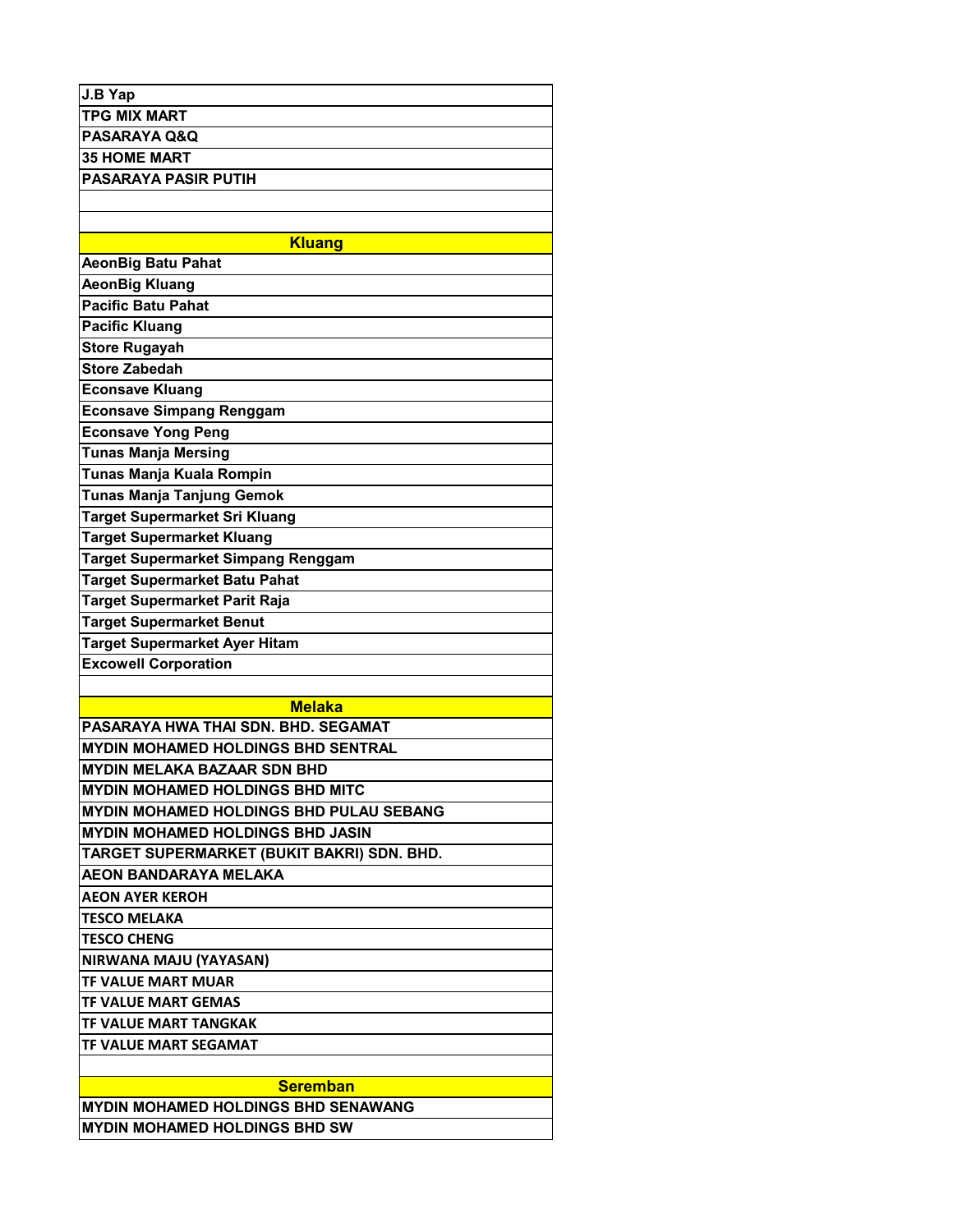| <b>AEON S2</b>                                    |
|---------------------------------------------------|
| <b>AEON PALM MALL</b>                             |
| <b>TESCO LUKUT</b>                                |
| <b>TESCO BAHAU</b>                                |
| <b>TESCO SEREMBAN JAYA</b>                        |
| <b>TESCO S2</b>                                   |
| <b>GIANT SENAWANG</b>                             |
| GIAT KUALA PILAH                                  |
| TF VALUE MART PD                                  |
| TF VALUE MART SENAWANG                            |
|                                                   |
| <b>Kuala Lumpur</b>                               |
| <b>TMC BANGSAR - TMCB</b>                         |
| GIANT SUPERMARKET KELANA JAYA - GSKJ              |
| <b>GIANT SUPERMARKET AMCORP MALL - GSAM</b>       |
| GIANT HYPERMARKET KELANA JAYA - GHKJ              |
| <b>GIANT HYPERMARKET BANDAR KINRARA - GHBK</b>    |
| <b>GIANT HYPERMARKET KOTA DAMANSARA- GHKD</b>     |
| <b>GIANT HYPERMARKET PUTRA HEIGHTS - GHPH</b>     |
| <b>GIANT SUPERSTORE SRI MANJA</b>                 |
| <b>GIANT HYPERMARKET BATU CAVES - GHBC</b>        |
| <b>GIANT HYPERMARKET SETAPAK</b>                  |
| <b>GIANT SUPERSTORE ULU KELANG - GXUK</b>         |
| <b>GIANT SUPERMARKET AMPANG POINT - GSAP</b>      |
| <b>GIANT SUPERMARKET SETIAWANGSA- GSSE</b>        |
| <b>GIANT SUPERSTORE SOUTH CITY- GXSC</b>          |
| GIANT SUPERMARKET BUKIT ANTARABANGSA - GSBA       |
| <b>GIANT SUPERSTORE PRIMA SAUJANA - GXPS</b>      |
| <b>GIANT SUPERSTORE NILAI - GXNI</b>              |
| <b>GIANT SUPERSTORE DESA PETALING - GSDP</b>      |
| <b>GIANT HYPERMARKET BANGI (Bintang)</b>          |
| GIANT HYPERMARKET BANDAR BARU AMPANG              |
| <b>GIANT SUPERSTORE PANDAN CAPITAL -GXPD</b>      |
| <b>GIANT HYPERMARKET STADIUM SHAH ALAM - GHSA</b> |
| GIANT HYPERMARKET KLANG - GHKG                    |
| <b>GIANT HYPERMARKET KLANG SENTRAL - GHKS</b>     |
| <b>GIANT HYPERMARKET SHAH ALAM (Bintang)</b>      |
| GIANT HYPERMARKET SERI KEMBANGAN - GHSR           |
| <b>GIANT HYPERMARKET KEMUNING UTAMA - GHKM</b>    |
| <b>GIANT HYPERMARKET BANTING</b>                  |
| GIANT HYPERMARKET SUBANG JAYA - USJ 1             |
| <b>TESCO PUCHONG</b>                              |
| TESCO MUTIARA DAMANSARA                           |
| PARADIGM MALL, KELANA JAYA, PJ                    |
| <b>TESCO BANDAR BUKIT PUCHONG</b>                 |
| <b>TESCO KEPONG VILLAGE MALL</b>                  |
| <b>TESCO KUALA SELANGOR</b>                       |
| <b>TESCO RAWANG</b>                               |
| <b>TESCO BUKIT BERUNTUNG</b>                      |
|                                                   |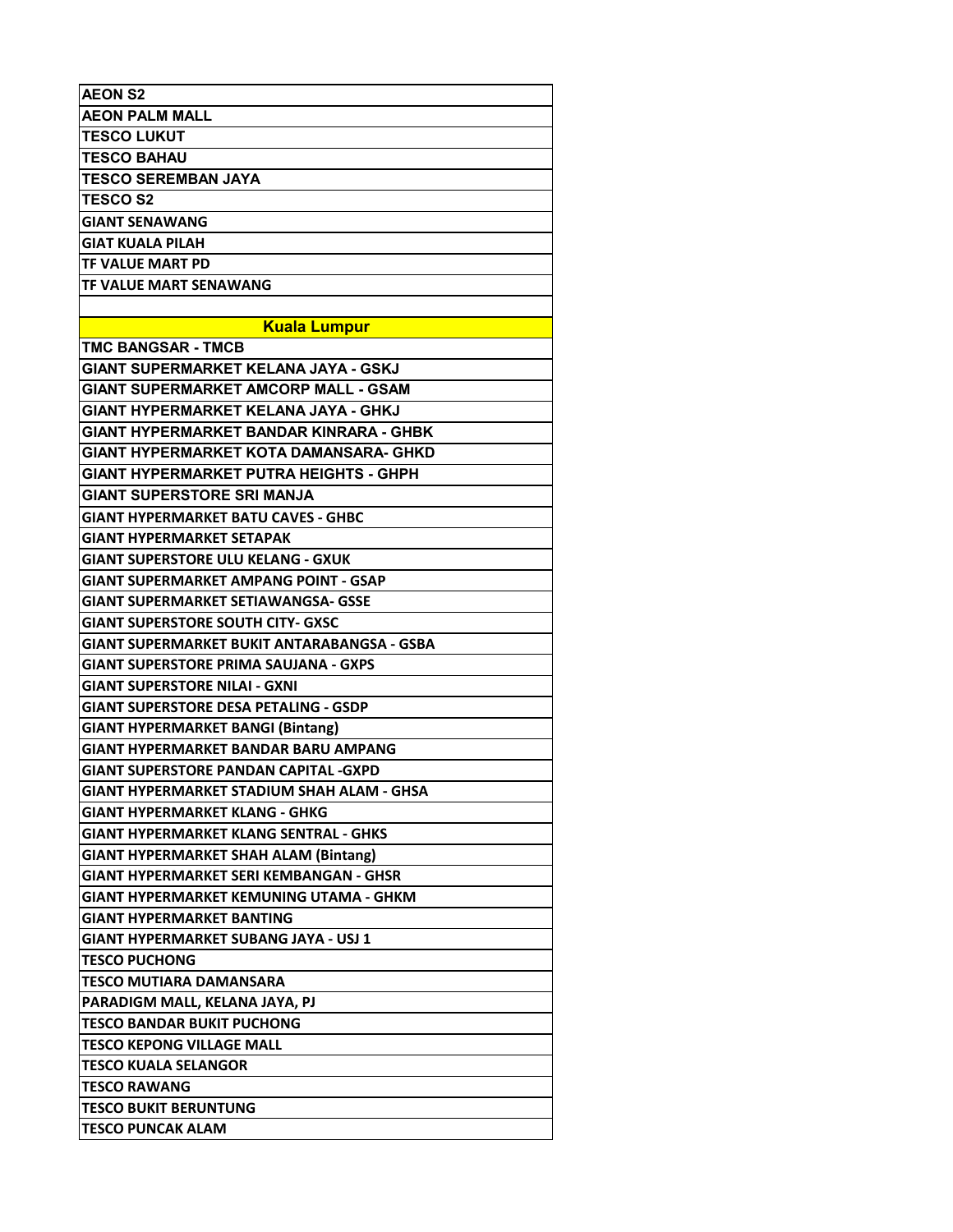| TESCO EXTRA SELAYANG                        |
|---------------------------------------------|
| TESCO AMPANG                                |
| TESCO KAJANG                                |
| <b>TESCO SEMENYIH</b>                       |
| <b>TESCO BANGI</b>                          |
| TESCO WANGSA WALK                           |
| <b>TESCO THE MINES</b>                      |
| TESCO EXTRA CHERAS                          |
| <b>TESCO PUTRA NILAI, SEREMBAN</b>          |
| <b>TESCO STORES (M) S/B - KLANG</b>         |
| TESCO STORES (M) S/B - SHAH ALAM            |
| TESCO STORES (M) S/B - SETIA ALAM           |
| TESCO ARA DAMANSARA                         |
| <b>TESCO JENJAROM</b>                       |
| <b>TESCO IOI CITY PUTRAJAYA</b>             |
| <b>AEONBIG Sri Petaling</b>                 |
| <b>AEONBIG Mid Valley</b>                   |
| <b>AEONBIG Tropicana Mall / 3 Damansara</b> |
| <b>AEONBIG Puchong Utama</b>                |
| <b>AEONBIG WANGSA MAJU</b>                  |
| <b>AEONBIG Kepong</b>                       |
| <b>AEONBIG DANAU KOTA</b>                   |
| <b>AEONBIG AMPANG</b>                       |
| <b>AEONBIG Tun Hussein Onn</b>              |
| <b>AEONBIG SUBANG JAYA</b>                  |
|                                             |
| <b>AEONBIG Putrajaya</b>                    |
| <b>AEONBIG KLANG</b>                        |
| <b>AEONBIG BUKIT RIMAU</b>                  |
| <b>AEONBIG SHAH ALAM SEK. 23</b>            |
| AEON BANDAR UTAMA                           |
| <b>AEON MID VALLEY</b>                      |
| <b>AEON BANDAR PUCHONG</b>                  |
| <b>AEON SUNWAY</b>                          |
| <b>Maxvalu BANGSAR SOUTH</b>                |
| <b>Maxvalu Sec17</b>                        |
| AEON WANGSA MAJU                            |
| <b>AEON METRO PRIMA KEPONG</b>              |
| <b>MAX VALU DESA PARK CITY</b>              |
| <b>AEON ANGGUN RAWANG</b>                   |
| <b>AEON QUILL CITY MALL</b>                 |
| <b>MAX VALU SELAYANG</b>                    |
| <b>MAX VALU united point</b>                |
| <b>AEON TAMAN MALURI</b>                    |
| <b>AEON CHERAS SELATAN</b>                  |
| <b>AEON AU2</b>                             |
| <b>AEON Nilai</b>                           |
| <b>MAX VALUE SUNWAY VELOCITY</b>            |
| <b>MAX VALUE BANGI</b>                      |
| <b>AEON CO (M) BHD - KLANG</b>              |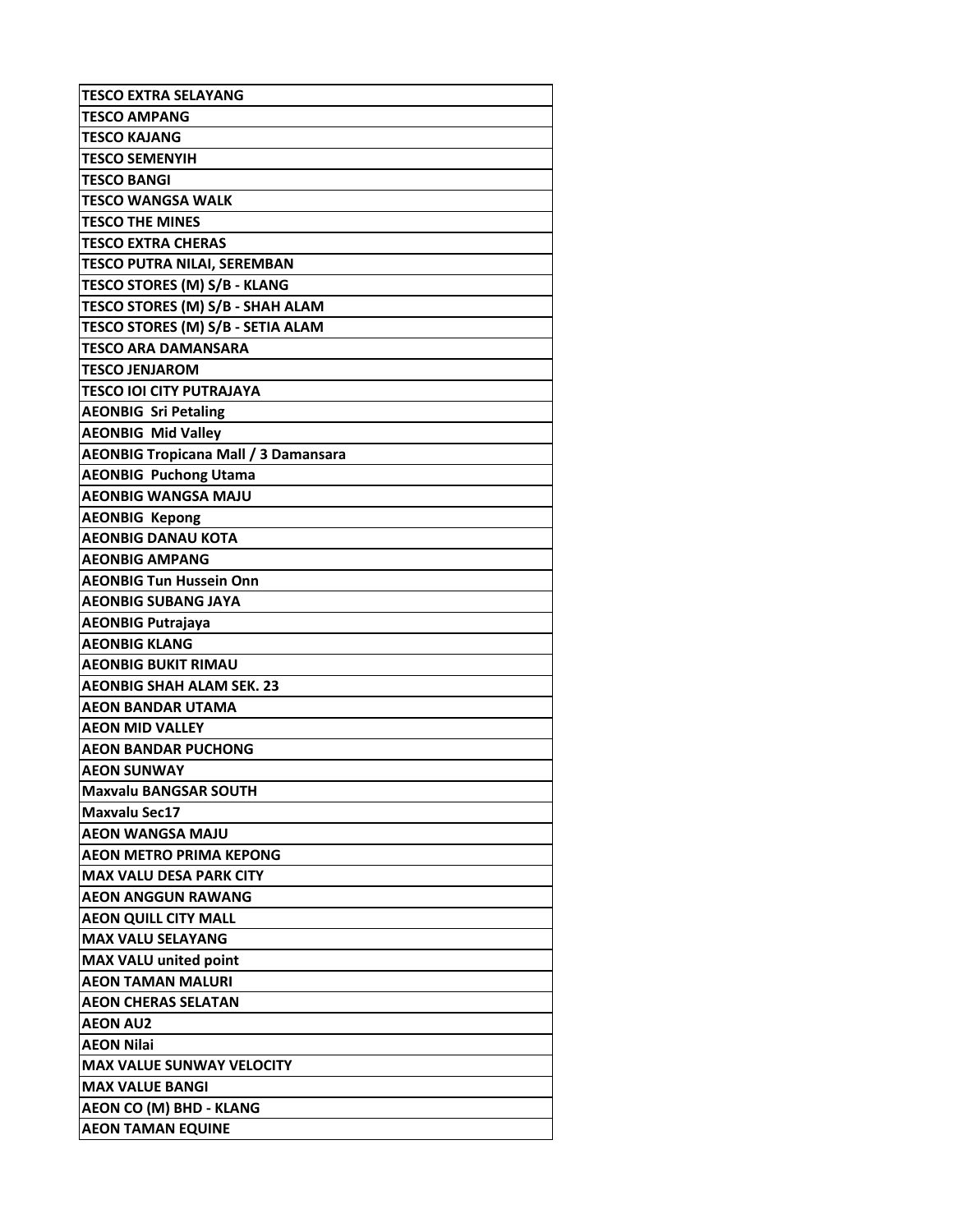| <b>AEON CO (M) BHD - BKT TINGGI</b>            |
|------------------------------------------------|
| AEON CO (M) BHD - SHAH ALAM                    |
| <b>NSK TRADE CITY SDN BHD</b>                  |
| <b>NSK TRADING SDN BHD</b>                     |
| NSK TRADE CITY (RAWANG JAYA) SDN. BHD.         |
| NSK TRADE CITY (KEPONG) SDN. BHD.              |
| NSK TRADE CITY SDN BHD. KUCHAI LAMA            |
| NSK TRADE CITY (KL) SDN. BHD.                  |
| NSK TRADE CITY (BMC) SDN. BHD.                 |
| <b>NSK TRADING SDN BHD. KLANG SENTOSA</b>      |
| NSK TRADE CITY (KD) SDN. BHD.                  |
| NSK TRADE CITY (SUBANG 2) SDN. BHD.            |
| REDKIARA SDN. BHD.                             |
| <b>REDTICK SUPERMARKET (PUCHONG) SDN BHD</b>   |
| REDTICK SUPERMARKET (SHAFTBURY) SDN. BHD.      |
| <b>RED KM SDN. BHD.</b>                        |
| MEGAH SUPERMARKET & DEPARTMENTAL STORE SDN BHD |
| ECONMART SUPERMARKET (SUNGAI BERTIH) SDN BHD   |
| <b>ECONMART (SENTOSA) SDN BHD</b>              |
| TF VALUE-MART SDN BHD. SG BESAR                |
| BILLION SHOPPING CENTRE (SEMENYIH) SDN.BHD.    |
| <b>MYDIN SUBANG JAYA HYPERMARKET</b>           |
| <b>MYDIN SEMENYIH HYPERMARKET</b>              |
| <b>MYDIN PUTRAJAYA BAZAAR</b>                  |
| MYDIN DANAU SAUJANA                            |
| <b>MYDIN BUKIT JELUTONG</b>                    |
| <b>MYDIN SEMENYIH</b>                          |
| <b>MYDIN BANGI</b>                             |
| <b>MYDIN PUNCAK JALIL</b>                      |
| <b>MYDIN LAGENDA SURIA</b>                     |
| <b>MYDIN SINAR KOTA EMPORIUM</b>               |
| <b>MYDIN SELAYANG EMPORIUM</b>                 |
| <b>MYDIN MASJID INDIA EMPORIUM</b>             |
| <b>MYDIN MASJID INDIA EMPORIUM 2</b>           |
| <b>MYDIN CHOW KIT EMPORIUM</b>                 |
| MYDIN TENGKU KELANA EMPORIUM                   |
| MYDIN KAJANG EMPORIUM                          |
| <b>MYDIN RAWANG EMPORIUM</b>                   |
| MYDIN KLANG EMPORIUM                           |
| <b>MYDIN MART PADANG JAWA</b>                  |
| <b>MYDIN MART SHAH ALAM</b>                    |
| <b>MYDIN MART SRI MUDA</b>                     |
|                                                |
| <b>Kelantan</b>                                |
| <b>TMG Mart ME</b>                             |
| Nirwana Hypermarket Air Putih                  |
| Tunas Manja Air Putih                          |
| <b>TMG Andorra Peak</b>                        |
| <b>TMG Mall Tg Lumpur</b>                      |
| Tunas Manja Transit Point                      |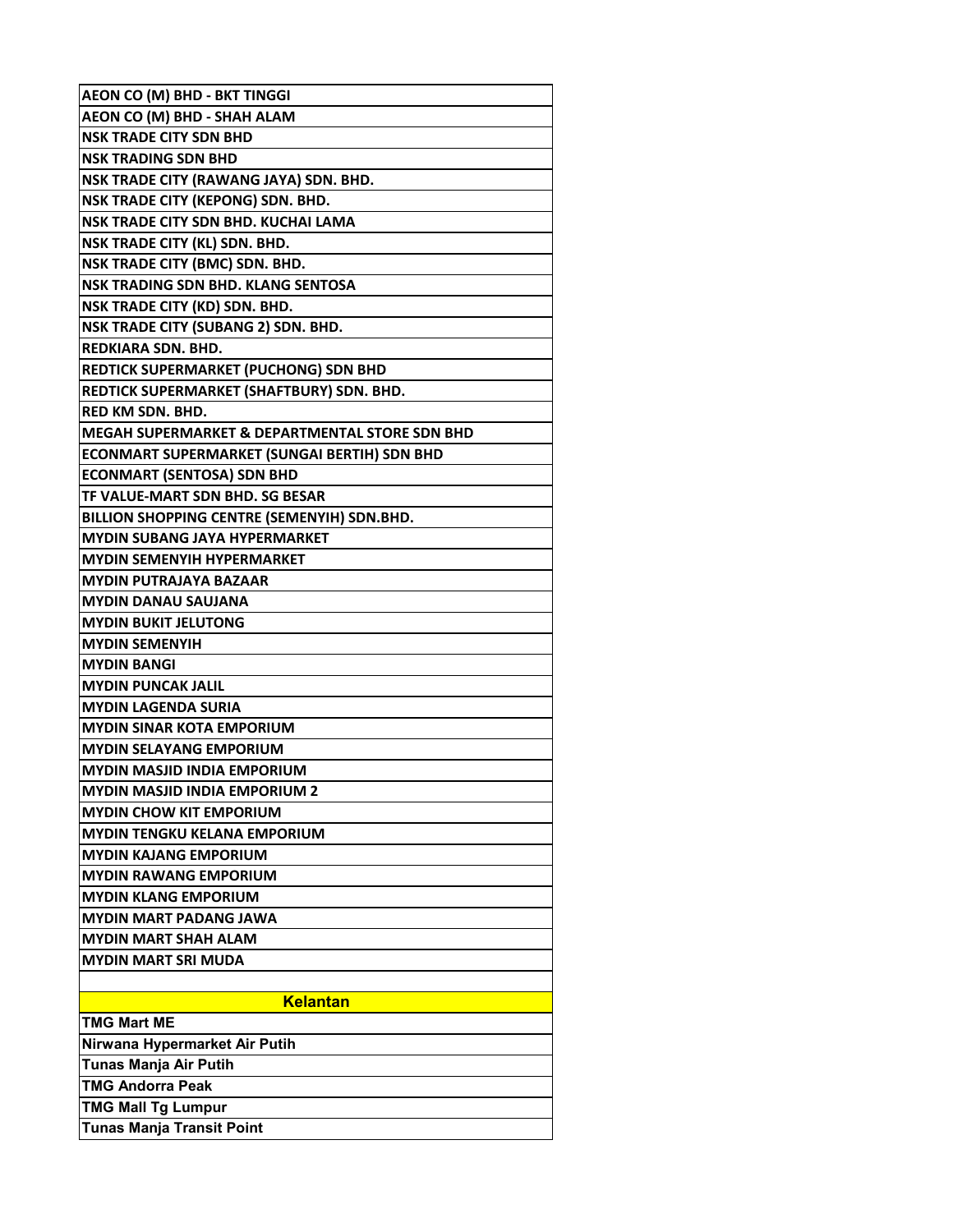| <b>TMG Mall MI Indera Mahkota</b> |
|-----------------------------------|
| <b>Giant Kuantan</b>              |
| <b>Giant TMC</b>                  |
| <b>TF Value Mart Bentong</b>      |
| <b>TF Value Mart Raub</b>         |
| <b>TF Value Mart Jerantut</b>     |
| <b>TF Value Mart Mentakab</b>     |
| <b>TF Value Mart Temerloh</b>     |
| <b>TF Value Mart Bentong 2</b>    |
| TF Value Mart Kuala Lipis         |
| <b>TF Value Mart Bera</b>         |
| <b>Tunas Manja Temerloh</b>       |
|                                   |
| <b>Ipoh</b>                       |
| <b>Billion Sri Manjung</b>        |
| <b>Billion Jelapang</b>           |
| <b>TF Botani</b>                  |
| <b>TF Tapah</b>                   |
| <b>TF Behrang</b>                 |
| <b>TF T.Intan</b>                 |
| TF T.Intan 2                      |
| <b>TF Tambun</b>                  |
| <b>TF B.Gajah</b>                 |
| <b>TF Sri Manjung</b>             |
| <b>TF Sri Manjung 2</b>           |
| <b>TF K.Kangsar</b>               |
| <b>TF Taiping</b>                 |
| <b>TF Gerik</b>                   |
| <b>TF Sg Siput</b>                |
| The Store Jln Kampar              |
| The Store JDOJ                    |
| <b>The Store T.Intan</b>          |
| <b>The Store Sitiawan</b>         |
| <b>The Store Kamunting</b>        |
| <b>Pacific Taiping</b>            |
| The Store K.Kangsar               |
| <b>Econsave Bercham</b>           |
| <b>Econsave Ampang</b>            |
| <b>Econsave Kampar</b>            |
| <b>Econsave Slim River</b>        |
| Econsave Langkap                  |
| <b>Econsave Ipoh</b>              |
| <b>Econsave Jelapang</b>          |
| <b>Econsave Sri Iskandar</b>      |
| <b>Econsave Sri Manjung</b>       |
| <b>Econsave Kg</b>                |
| <b>Econsave Klebang</b>           |
| Econsave Bw                       |
| Econsave PK                       |
| <b>Mydin Meru</b>                 |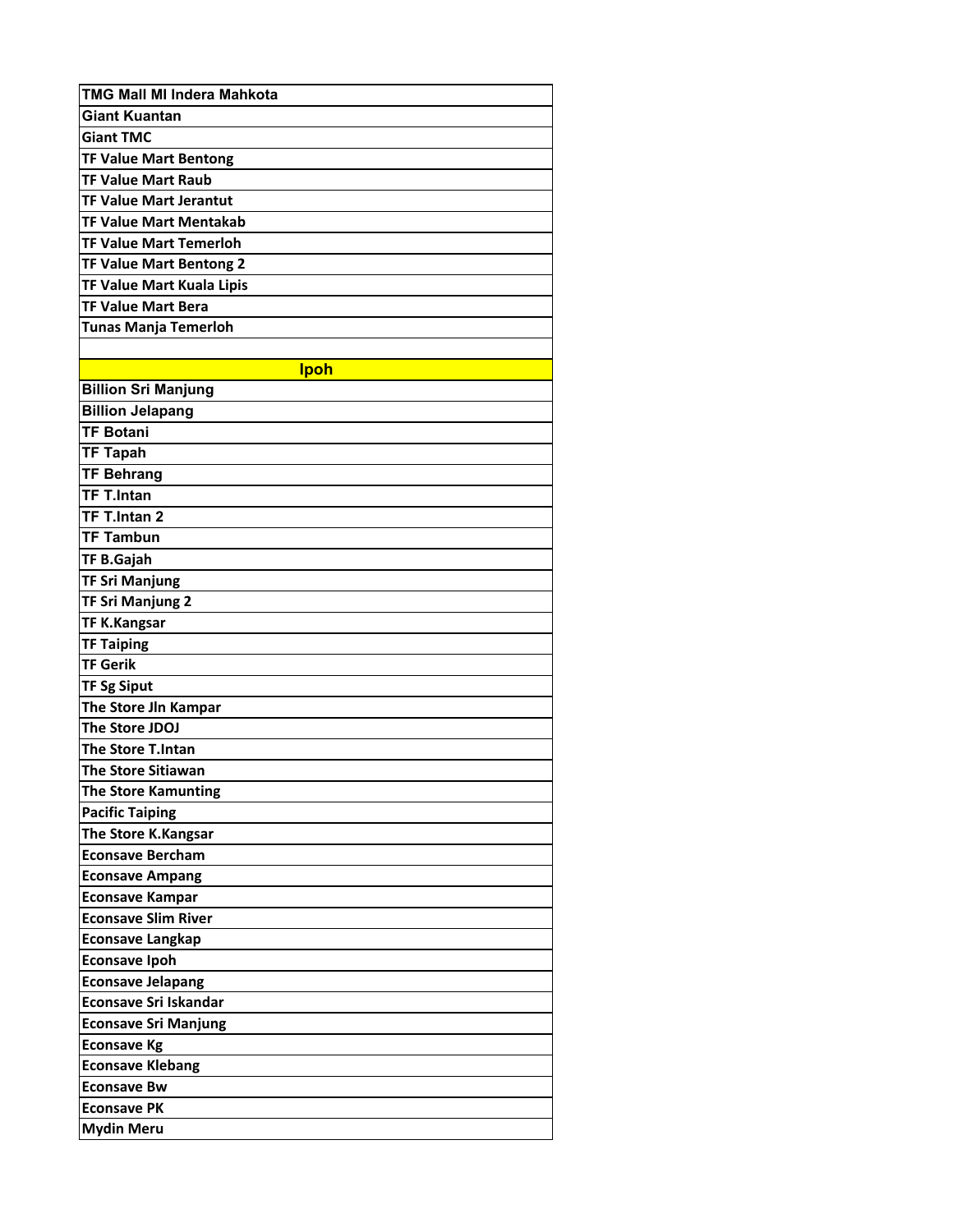| <b>Mydin Manjoi</b>                           |
|-----------------------------------------------|
| <b>Mydin Gopeng</b>                           |
| <b>Aeon Big Falim</b>                         |
| <b>Aeon Kinta</b>                             |
| <b>Aeon Klebang</b>                           |
| <b>Aeon Taiping</b>                           |
| <b>Aeon Sri Manjung</b>                       |
| <b>Aeon Station 18</b>                        |
| <b>Tesco Ipoh</b>                             |
| <b>Tesco Extra</b>                            |
| <b>Tesco Station 18</b>                       |
| Tesco Sri Iskandar                            |
| <b>Tesco Taiping</b>                          |
| <b>Tesco Sri Manjung</b>                      |
| <b>Tesco Kampar</b>                           |
| <b>Tesco T.Intan</b>                          |
|                                               |
| <b>Sungai Petani</b>                          |
| <b>AEON-QUEENSBAY MALL - PG</b>               |
| <b>AEON -BUKIT MERTAJAM</b>                   |
| <b>AEON BIG (PRAI)</b>                        |
| <b>AEON BIG BKT MERTAJAM</b>                  |
| <b>GIANT PENANG PLAZA</b>                     |
| <b>GIANT BAYABN BAYU</b>                      |
| <b>GIANT KULIM</b>                            |
| <b>GIANT KANGAR</b>                           |
| <b>TESCO PENANG</b>                           |
| TESCO KULIM, KEDAH                            |
| TESCO BKT MERTAJAM-ALMA                       |
| TESCO TANJUNG TOKONG, PENANG                  |
| <b>TESCO BERTAM,BW</b>                        |
| TESCO BAGAN AJAM,BW                           |
| <b>TESCO EXTRA SEBERANG JAYA,BW</b>           |
| TESCO EXTRA PENANG                            |
| TESCO SG PETANI (UTARA)                       |
| <b>TESCO ALOR SETAR MERGONG</b>               |
| TESCO SP2 -PLAZA MUTIARA (SELATAN)            |
| <b>TESCO STARGATE - ALOR SETAR</b>            |
| TESCO JITRA – KEDAH                           |
| <b>ECONSAVE CASH &amp; CARRY (P.BUNTAR)</b>   |
| <b>ECONSAVE CASH &amp; CARRY (B'WORTH)</b>    |
| <b>ECONSAVE CASH &amp; CARRY (RU), BW</b>     |
| <b>ECONSAVE CASH &amp; CARRY (JW), SPS</b>    |
| <b>ECONSAVE CASH &amp; CARRY ALMA,BM</b>      |
| ECONSAVE CASH & CARRY (TPJ) ,SP               |
| ECONSAVE CASH & CARRY (BPJ), SP               |
| ECONSAVE CASH & CARRY (NTH) ,PG               |
| <b>ECONSAVE CASH &amp; CARRY (POKOK SENA)</b> |
| PACIFIC HYPERMKT MEGAMAL, PRAI                |
| PACIFIC STAR PARADE, AS                       |
|                                               |